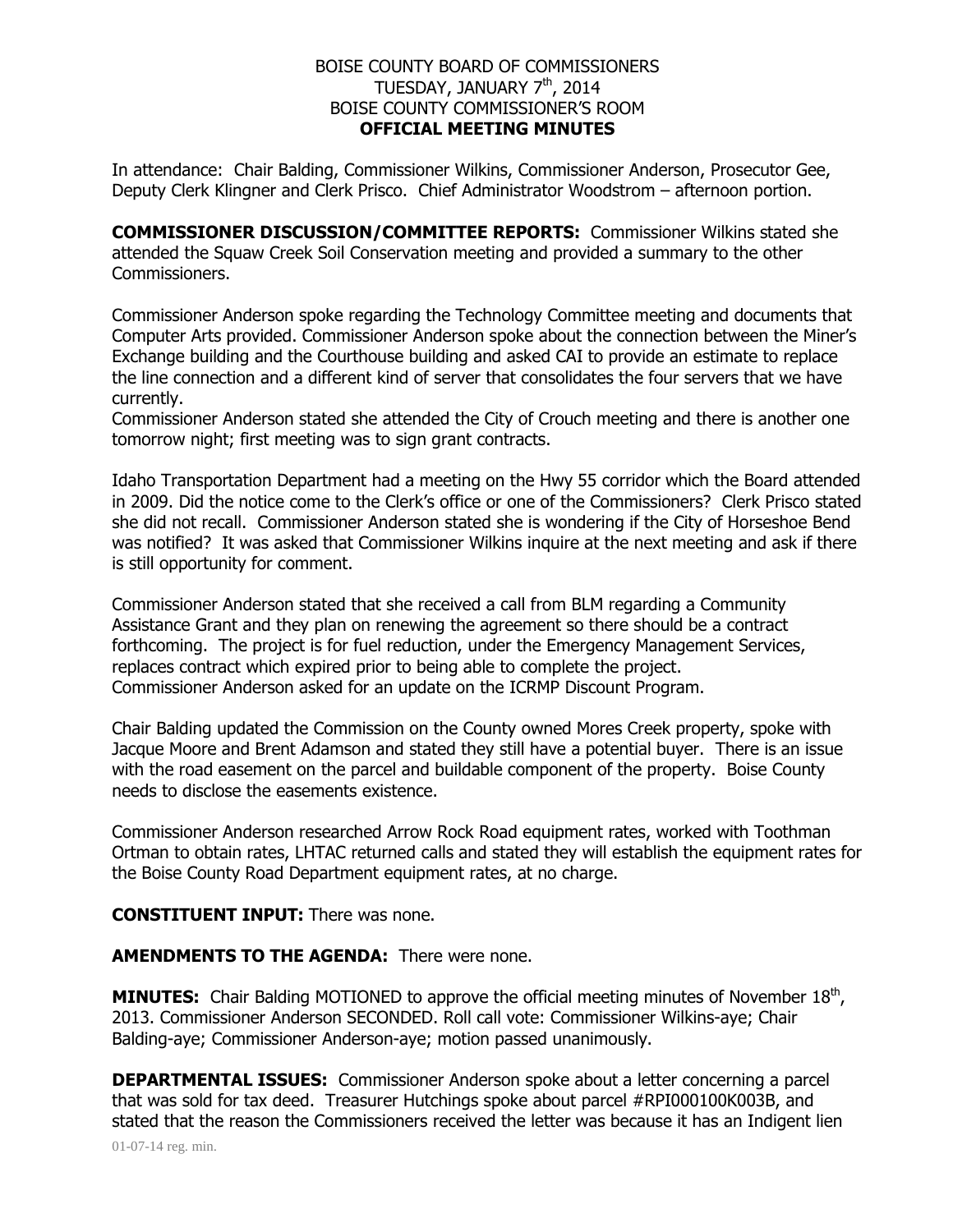on it. Commissioner Anderson stated she wants to protest the final decision. Treasurer Hutchings stated that it is past the timing of responding to the letter. Commissioner Anderson stated that the County should get their funds before any other entity, concerning tax deed properties.

Sheriff Roeber spoke about the payroll adjustment for Robert Tatillion as he has been promoted to Sargent and is replacing Jim Kazmareck. The differential in pay is due to the need to put all positions of Sargent on the same pay rate. The County has the ability to have an increase in salary, by resolution of the Board. Chair Balding MOTIONED to TABLE the payroll changes until further research can be done. Commissioner Anderson SECONDED. Roll call vote: Commissioner Wilkins-nay; Chair Balding-aye; Commissioner Anderson-aye; motion passed. The Board revisited this issue and asked about backdating to 12-29-13? The Board is tabling this until next meeting. Chair Balding MOTIONED to table. Commissioner Anderson SECONDED. Roll call vote: Commissioner Wilkins-aye; Chair Balding-aye; Commissioner Anderson-aye; motion passed unanimously.

Letter from Elizabeth McKee – the Board simply needs to validate the letter, nothing else. Commissioner Anderson wants to see the title search report on the transaction, the Board will address in the afternoon.

## **CONTRACTS/AGREEMENTS/GRANTS:** There were none.

**DEMAND WARRANTS:** Chair Balding MOTIONED to pay the Air St. Luke's memberships for EBCAD employees and volunteers, in the amount of \$1,260.00, with the caveat that Mr. Newland provide the Board with a roster of names. Commissioner Anderson SECONDED. Roll call vote: Commissioner Wilkins-nay; Chair Balding-aye; Commissioner Anderson-aye; motion passed. Chair Balding MOTIONED to pay the IACT (Idaho Association of Counties, Treasurers, District III Dues, in the amount of \$50.00. Commissioner Anderson SECONDED. Roll call vote: Commissioner Wilkins-aye; Chair Balding-aye; Commissioner Anderson-aye; motion passed unanimously. Commissioner Wilkins MOTIONED to approve the demand warrant to Society of American Foresters for \$80. Chair Balding SECONDED. Roll call vote: Chair Balding – aye; Commissioner Wilkins – aye; Commissioner Anderson – abstained, motion carried.

**INDIGENT:** Chair Balding MOTIONED to go into executive session under I.C. 67-2345(1)(d), to discuss cases 13-11-B and 13-12-A. Commissioner Wilkins SECONDED. Roll call vote: Commissioner Wilkins-aye; Chair Balding-aye; Commissioner Anderson-aye; motion passed unanimously. Chair Balding MOTIONED to come out of executive session. Commissioner Anderson SECONDED. Roll call vote: Commissioner Wilkins-aye; Chair Balding-aye; Commissioner Anderson-aye; motion passed unanimously. Commissioner Wilkins MOTIONED to deny case 13- 11-B for noncompliance per I.C. 31-3511**.** Chair Balding SECONDED. Roll call vote: Commissioner Wilkins-aye; Chair Balding-aye; Commissioner Anderson-aye; motion passed unanimously. Commissioner Wilkins MOTIONED to deny 13-12-A, as it is outside the scope of the County's policy. Chair Balding SECONDED. Roll call vote: Commissioner Wilkins-aye; Chair Balding-aye; Commissioner Anderson-aye; motion passed unanimously.

**PA ISSUES:** Prosecutor Gee discussed a right-of-way property issue with the Youren property. Prosecutor Gee spoke about the tax deeded property and assigning a parcel number to the property. The notice of the tax sale will take some time. This is an issue. There was discussion to provide the option of deeding a portion of the property to the Recreational District, with potentially, the District to make the payment of past due taxes. Commissioner Anderson stated that the parcel is platted in the subdivision as "unbuildable". Treasurer Hutchings will be requested to provide a breakdown of the taxes due, late fees and interest.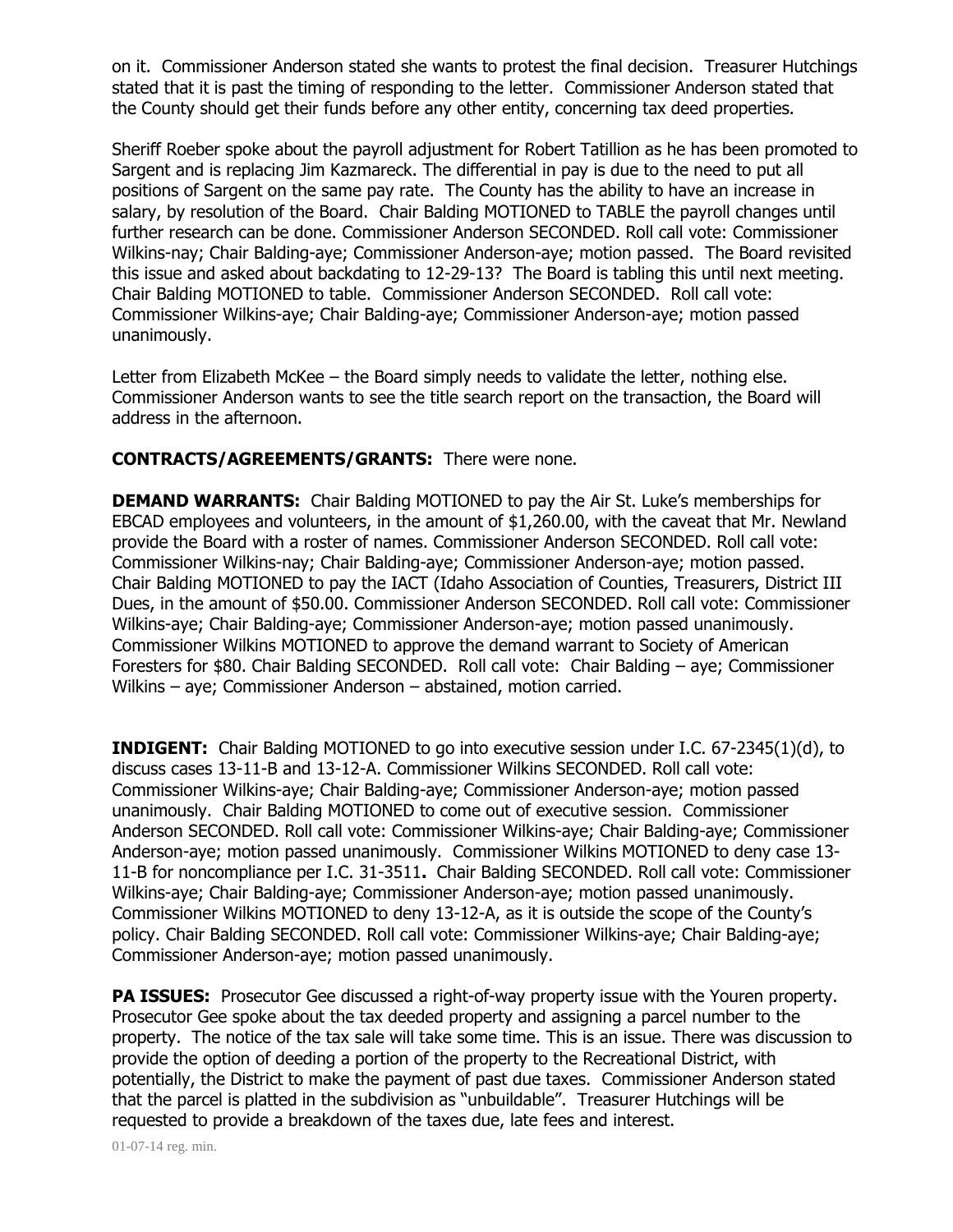Prosecutor Gee spoke of the Dennett-Simione property, he has a call in to them that the deed is waiting to be signed and recorded.

An email from the Commissioners on questions of budget statutes and his opinion on I.C. 31- 1605A on the use of fund balance and ability to work on a cash basis, was discussed. Prosecutor Gee and Dan Chadwick, IAC Executive Director, have exchanged phone messages but have not yet spoken. Prosecutor Gee would like to confirm some definitions of statutory language. Prosecutor Gee stated that he met with past P&Z Administrator Kevin LoPiccolo, prior to his departure, and obtained a status of the UDO. The UDO is not stalled due to Mr. LoPiccolo's departure. The draft of UDO, after Prosecutor Gee/Mr. LoPiccolo's review, be placed on the website. Chair Balding discussed having an outreach period, prior to a public hearing being held, in an open house format, possibly within each of the three county districts. Present at this time are Mitchell Tain and Jayne Reed, both Boise County P&Z Commissioners. Commissioner Wilkins asked for their feedback on the question of having open houses and they both provided their input. Prosecutor Gee gave a summary of what has just been discussed and how to proceed forward.

Alan Ward, Garden Valley School District, spoke with Prosecutor Gee regarding a fuel tank of the County and the school district wishing to do some sort of cooperative agreement. Bill Jones will present the subject to the Board at next week's meeting.

Prosecutor Gee stated that we had two jury trials over the last few weeks. Due to the size of the jury pool, we have been using the Robison Community Hall for the jurors use. This creates a potential hazard, particularly in the winter. Commissioner Wilkins suggested that we use the transport van of the Sheriff's Department and determine if the Bailiff's could drive the jurors back and forth.

Clarification was requested on the use of the Miner's Exchange/Commissioner's Room on Tuesday mornings for misdemeanor jury trials.

Arrow Rock Road matter: the proposed second amendment to the agreement between Boise County/Atlanta Highway District/Elmore County was presented by Prosecutor Gee to the Board. Chair Balding MOTIONED to reject the second amendment sent from Elmore County, via attorney Buzz Grant. Commissioner Wilkins SECONDED. Roll call vote: Commissioner Wilkins-aye; Chair Balding-aye; Commissioner Anderson-aye; motion passed unanimously.

Commissioner Wilkins is in the process of, stating for the record, why she is not in support of the second amendment proposed.

Chair Balding MOTIONED to go into executive session per I.C. 67-2345(1)(f), potential litigation regarding Arrow Rock Road and I.C. 67-2345(1)(b), for personnel. Commissioner Wilkins SECONDED. Roll call vote: Commissioner Wilkins-aye; Chair Balding-aye; Commissioner Andersonaye; motion passed unanimously. Chair Balding MOTIONED to come out of executive session. Commissioner Wilkins SECONDED. All ayes, motion passed. No action was taken.

**DRAFT FINANCIAL STATEMENTS:** Clerk Prisco provided a copy of the draft financial statements, as of today, but did not include the supplementary information to the Board. This information was just recently received from Bailey & Co. There was more discussion, by Clerk Prisco, on open items, along with questions from the Board. Chair Balding asked what the next part of the process would be. Clerk Prisco stated we need to work on the document, piece by piece. Commissioner Anderson asked for a copy of the supplemental information from the Clerk.

**P&Z ADMINISTRATOR POSITION:** Chair Balding spoke about the Administrator position and asked what needs to be done now, what is the status of the workload for that department? Commissioner Anderson spoke about filling the current workload with the current staff. Hiring a part-time legal person? Work on current job descriptions. Commissioner Anderson stated that she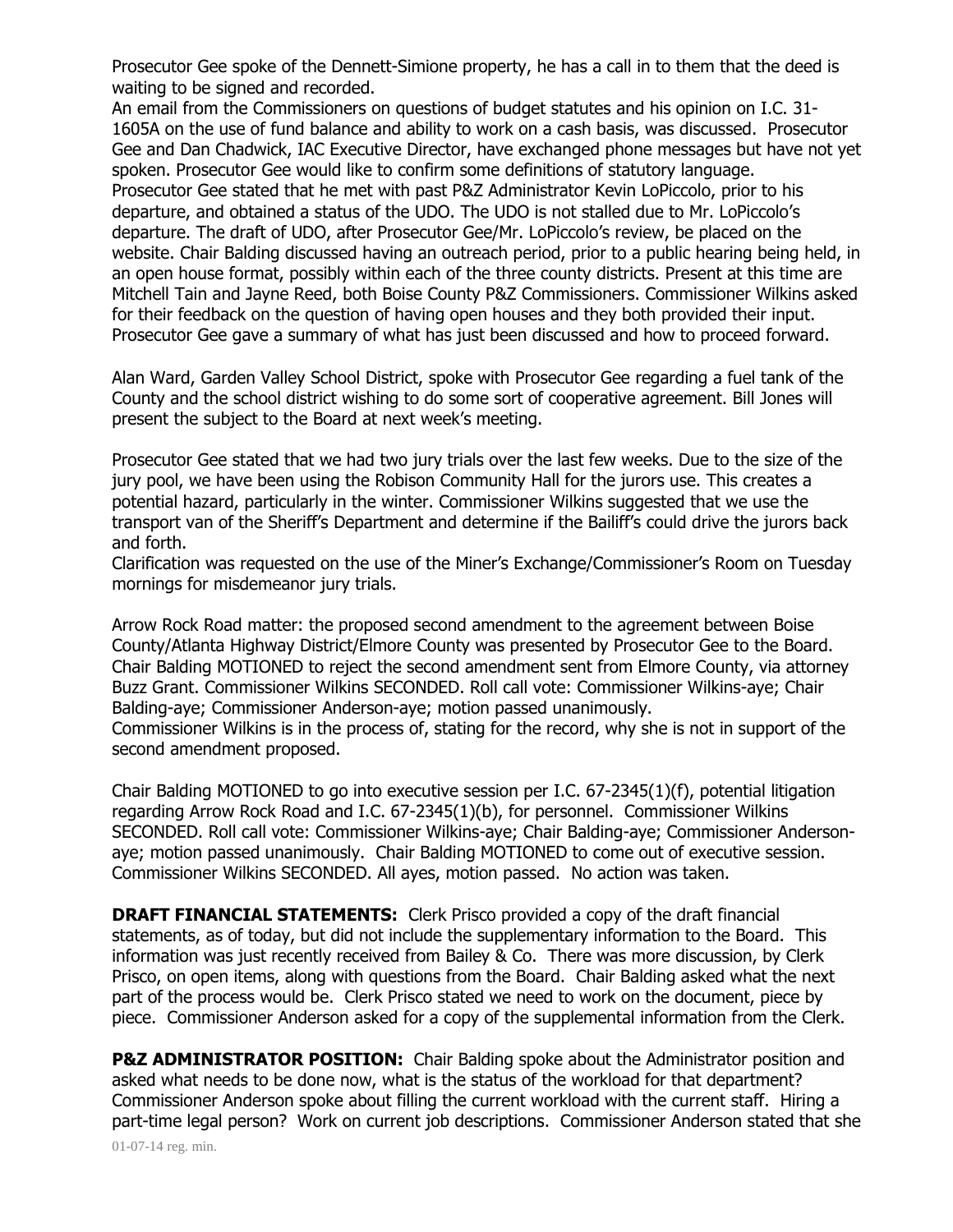has two different job descriptions. Clerk Prisco presented the most current job description that the HR Department has and it includes the Risk Management portion that Ms. Anderson was questioning. Prosecutor Gee spoke about the position and the workload in that office. Commissioner Wilkins spoke about the staff and her position on the matter. Commissioner Wilkins asked Rora Canody and Mindy Dorau to come up to the table and answer some questions. Ms. Canody stated she has not had the opportunity to consider a two person staff with designated duties/responsibilities and Ms. Dorau is agreeable to the option. Prosecutor Gee will spend some time working with the group to delineate the duties of each person. Future agendas were reviewed and it was determined to meet from  $11:00 - 12:00$  on January  $14<sup>th</sup>$ , with Ms. Canody and Ms. Dorau.

## **MISCELLANEOUS & CORRESPONDENCE:**

- Certificates of Residency M. Pyorre and J. Fuhriman. Commissioner Anderson MOTIONED to approve the Certificates of Rresidency Affidavit for Boise County for M. Pyorre and J. Fuhriman. Chair Balding SECONDED. Roll call vote: Commissioner Wilkinsaye; Chair Balding-aye; Commissioner Anderson-aye; motion passed unanimously.
- West Central RC&D Annual Report no action was taken.
- 2014 Legislative Session information was reviewed.
- SRS Designation Resolution The Board discussed the resolution and made appropriate changes. Chair Balding MOTIONED to adopt 2014-19, a Boise County resolution designating national forest related safety net fees for FY 2013-14. Commissioner Anderson SECONDED. Roll call vote: Commissioner Wilkins-aye; Chair Balding-aye; Commissioner Anderson-aye; motion passed unanimously.
- Idaho Power Notice of Application it was reviewed.
- County's medical lien parcel Prosecutor Gee spoke about this and stated that Chief Deputy Rosenthal will research this issue. There was discussion on procedure of how to recoup our lien monies. Chair Balding MOTIONED to disburse the excess funds after the sale of property on RP0750100000120, Township 5 North, Range 4 East, Section 26 Valley of the Pines Lot 12, in the amount of \$6184.87. Commissioner Anderson SECONDED. Roll call vote: Commissioner Wilkins-aye; Chair Balding-aye; Commissioner Anderson-aye; motion passed unanimously.

**DESIGNATION OF CHAIR - BOARD OF COMMISSIONERS:** Chair Balding stated that she would like to continue as Chair. Chair Balding MOTIONED to remain as chair for the next year. Motion failed for lack of a second. Commissioner Anderson MOTIONED to designate Commissioner Wilkins as chair. Chair Balding SECONDED. Roll call vote: Commissioner Wilkins-abstained; Chair Balding-aye; Commissioner Anderson-aye; motion passed.

**FUTURE AGENDA TOPICS REVIEW:** Several items were discussed.

Commissioner Anderson thanked Chair Balding for her service on the Board of Commissioners as chair.

Commissioner Wilkins MOTIONED to adjourn until the next meeting on January 14<sup>th</sup>, 2014. Chair Balding SECONDED. All ayes, motion passed.